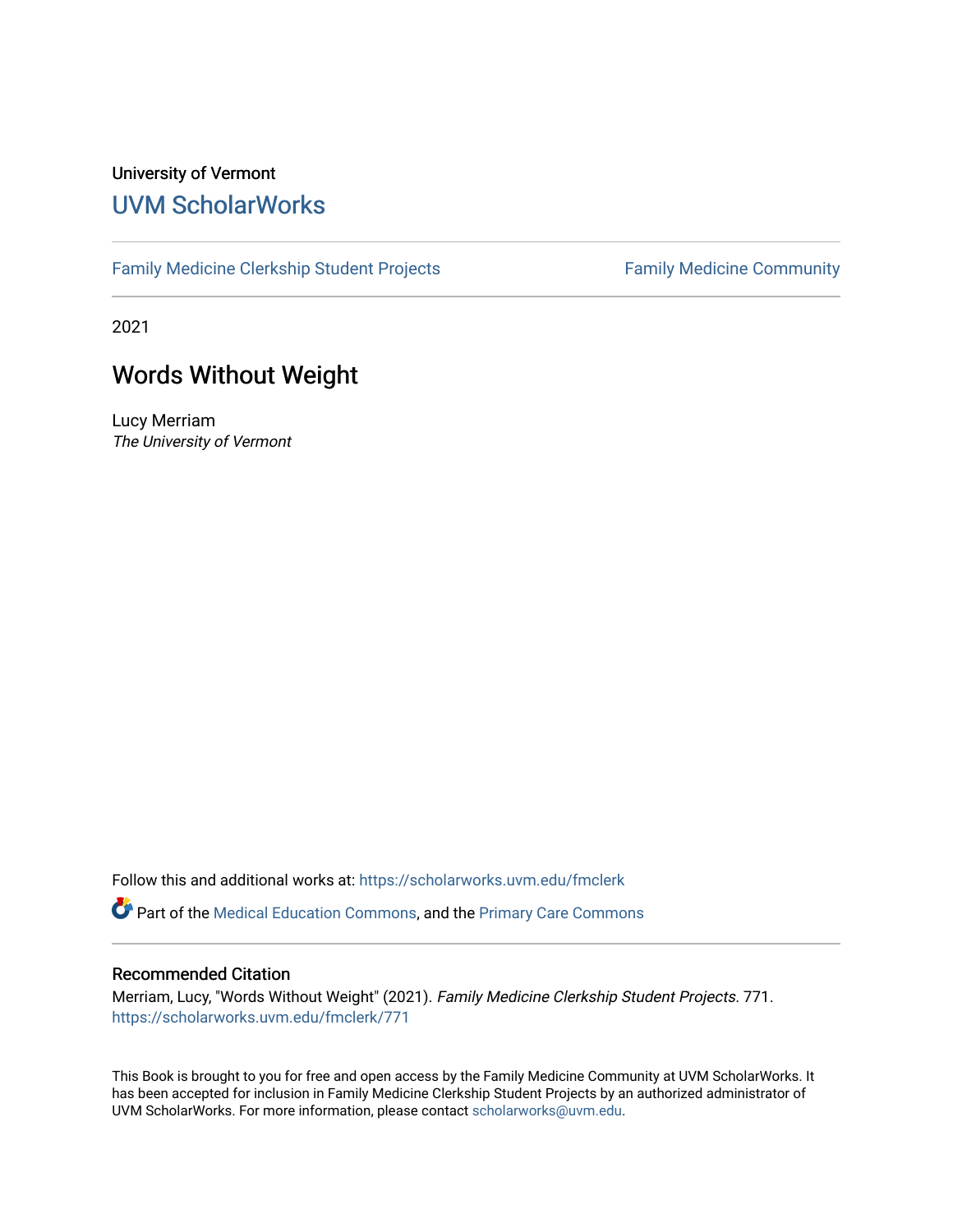# **Words Without Weight-CHCB**

Lucy Merriam September-October 2021 Michelle Dorwart MD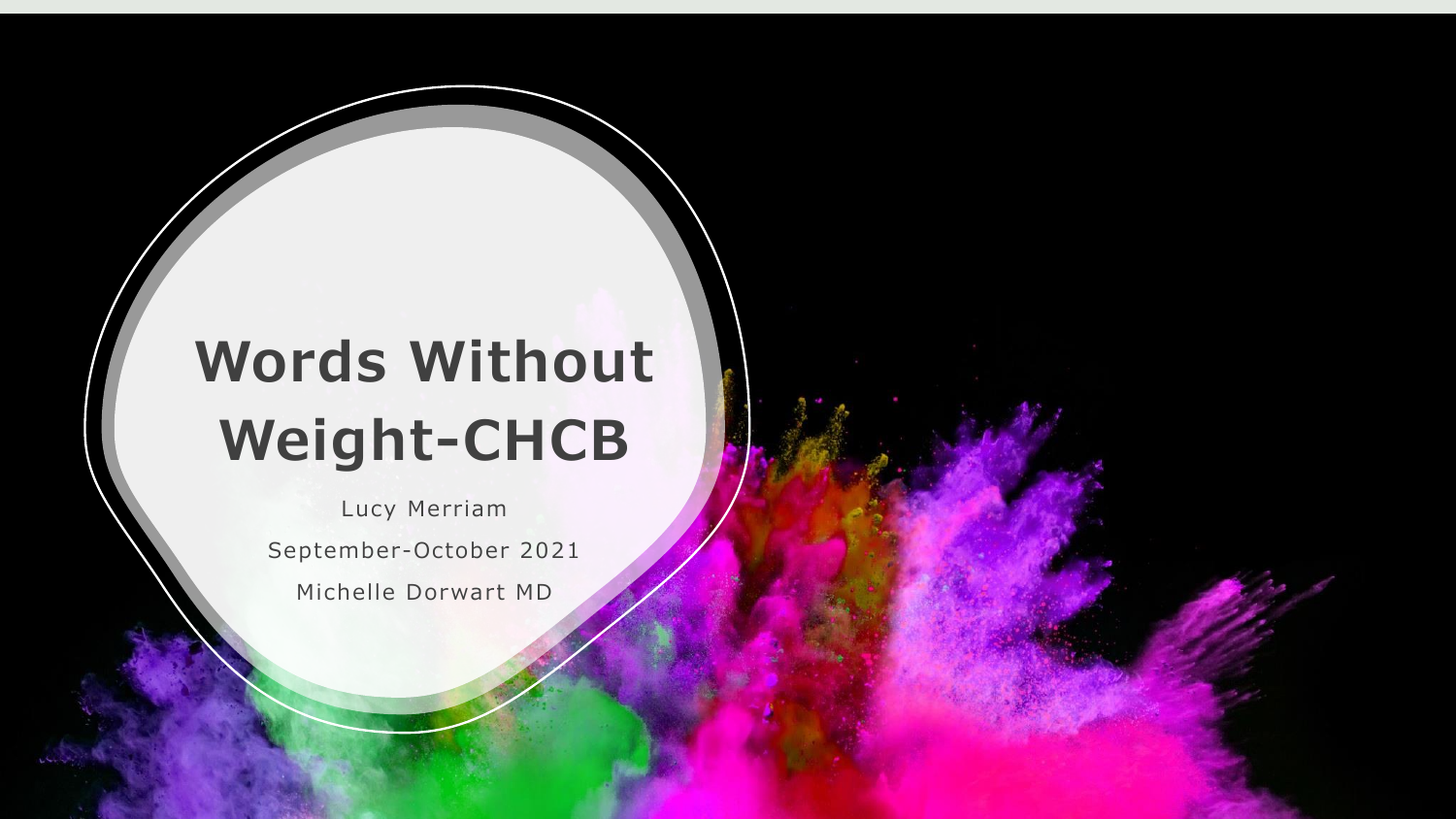## **Problem Identification and description of need:**

- My classmate Rachel Adelsheim did a project in July 2021 called Podcast for Providers on weight bias and effects of prescribing weight loss. Rachel discussed what the data showed around the feasibility and the effects of weight loss. Her project highlighted the research that showed that dieting does not work and can be detrimental.
- My own observations working in the clinic setting and talking with the provider's weight loss is very frequently discussed and prescribed to patients
- Dieting rarely works and patients also feel shame and guilt when their diet fails .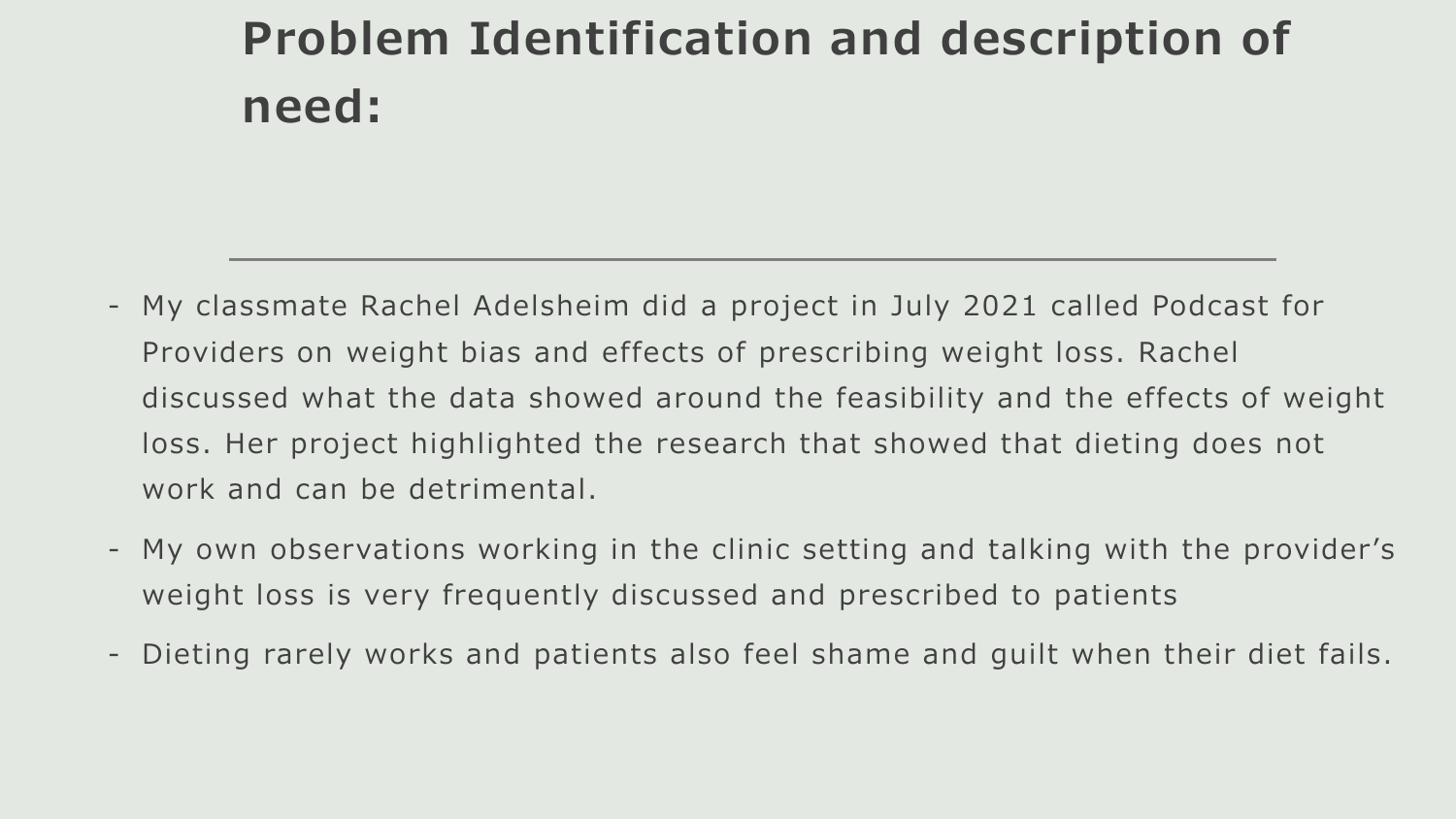## **Public health cost and unique cost in host community:**

- The CDC reports that between 2013-2016 about half of American have tried to lose weight in the past year. Of the individuals 66.7% of adults with obesity, 49.0% of overweight adults, and 26.5% of underweight or normal weight.
- There is a huge amount of stigmatization of obese individuals within the health field and our society.
- One-to-two thirds of dieters regain more weight than initially lost. This creates a feeling of failure and individuals are often looked at as doing something wrong when they regain weight or fail to lose weight.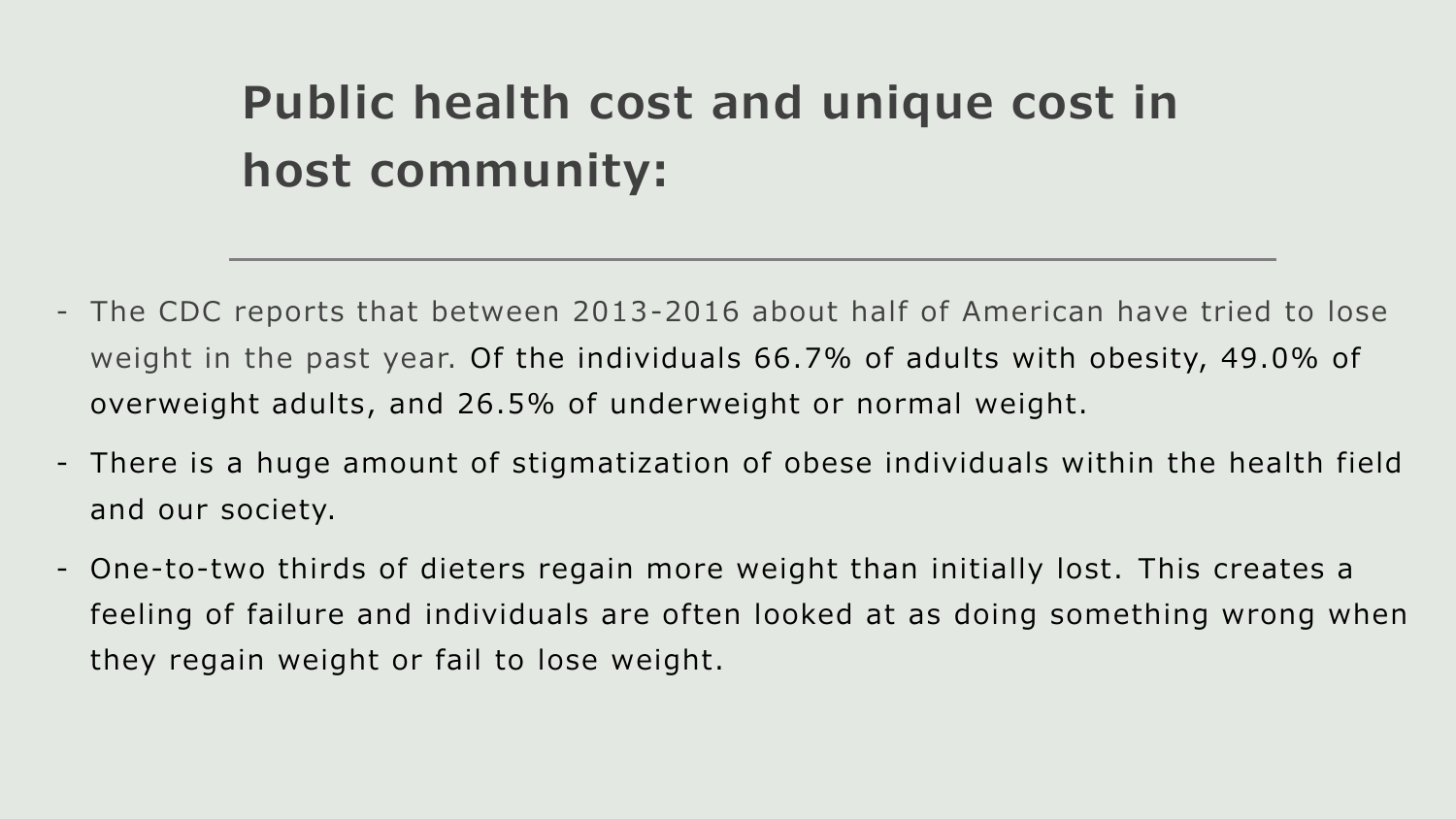### **Community Perspective:**

- "I feel like it took many years for my disordered eating to be diagnosed because of my BMI. Doctors often congratulated me and enforced my diet choices. It was like because of my weight my eating disorder was a good thing" -Anonymous
- Amy Seicel RD discussed how chronic dieting could be even more detrimental to the individual's health than the weight itself, and yet diets are still prescribed.
- "Weight loss isn't always a result of fat loss many people who lose a significant amount of weight on a diet don't necessarily end up improving their health, a large portion of that weight is from muscle." - Jamie Sheahan RD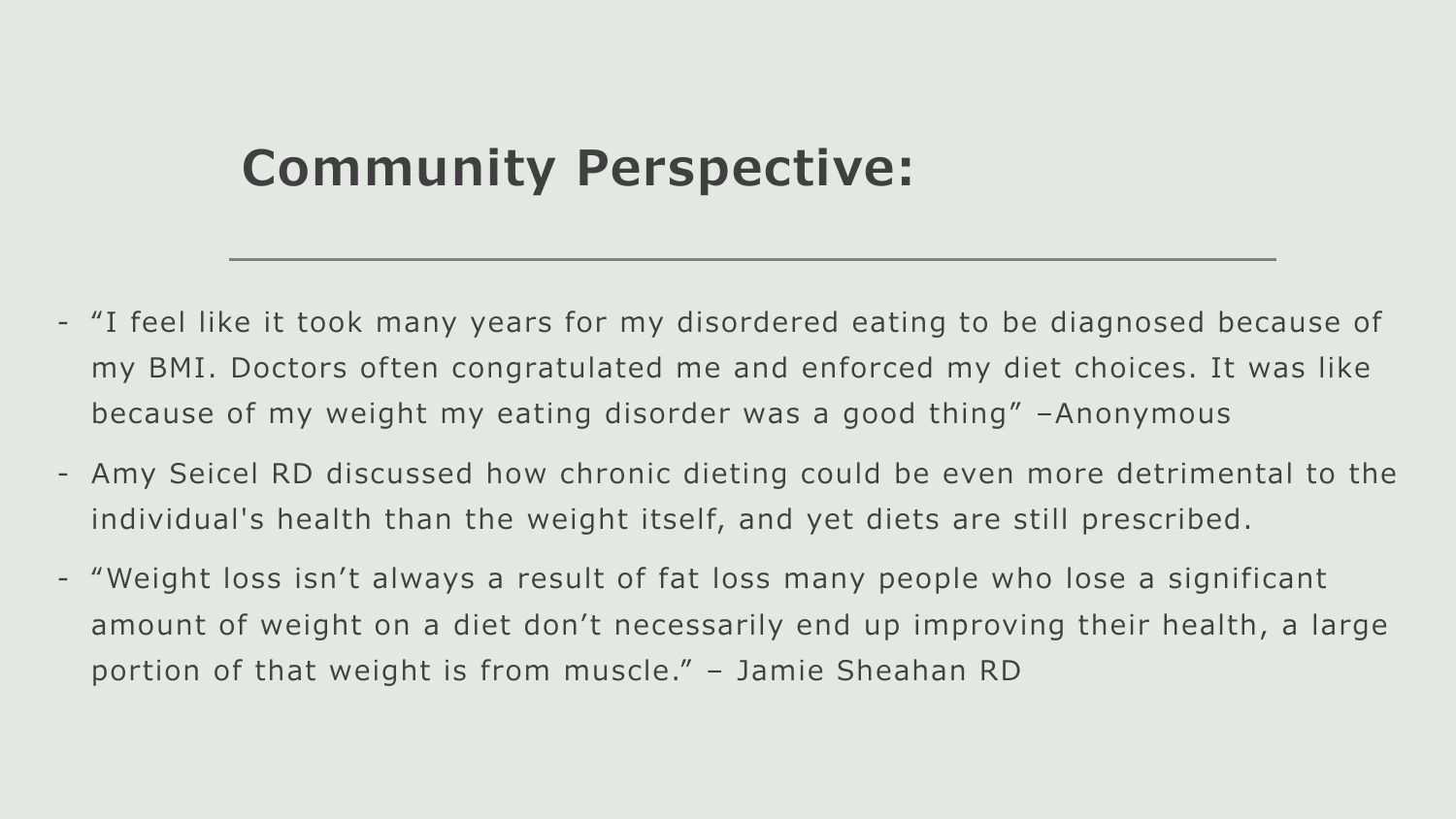### **Intervention and Methodology**

- What we are currently doing is not working and yet it continues to be what is taught to medical students and providers .

- I have created a paper for providers that focuses on why changing how we talk about weight is important, what we should do instead, the principles of Health at Every Size and Intuitive eating to help and finally additional resource recommendation from local dietitians .
- This project is a change in conversation that can help our minds question the status quo and search for better ways to help our patients achieve wellbeing.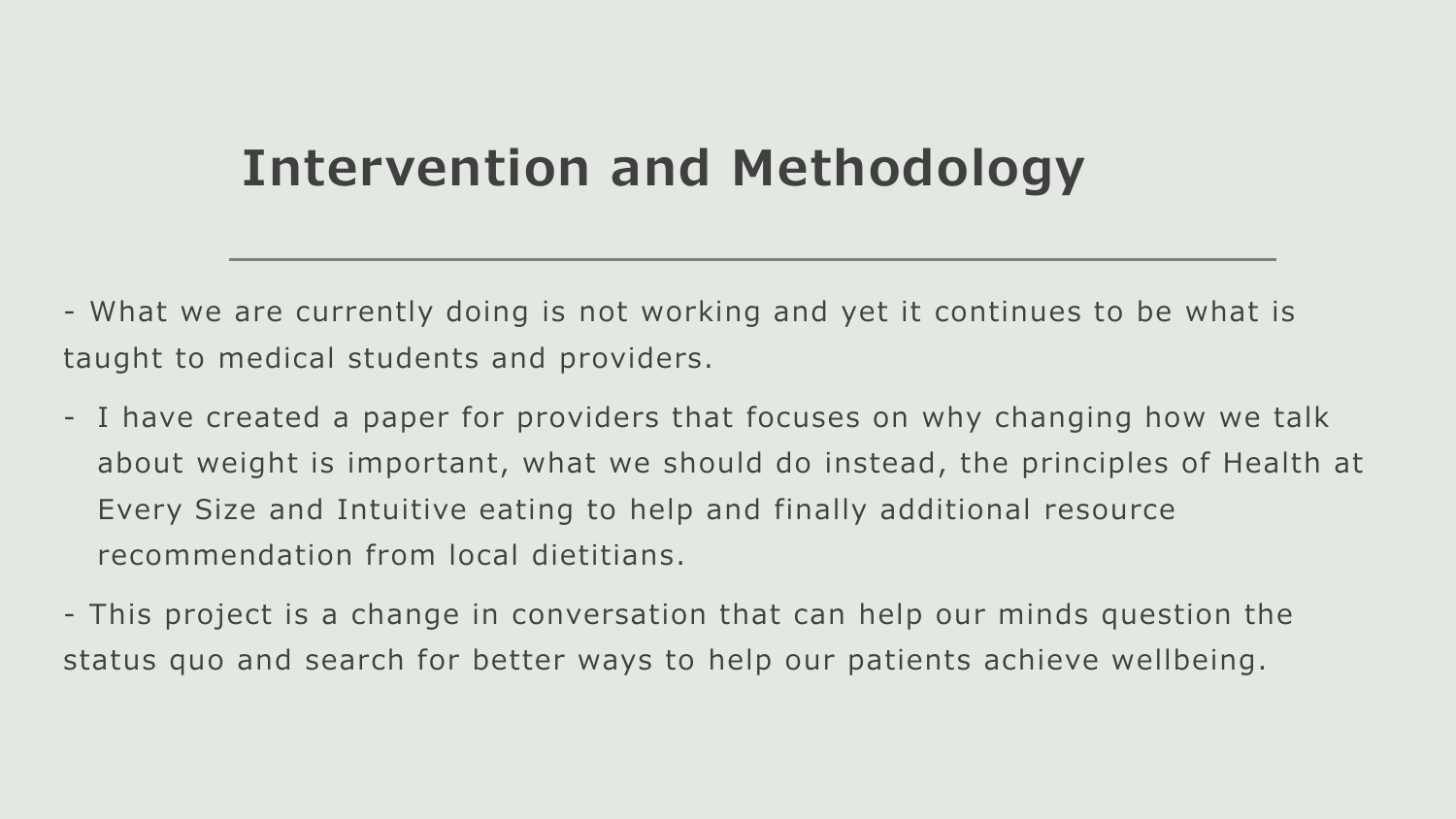| Situation:                                                                                                                                                       | Intuitive eathly/ Health at Every<br><b>Size Focus</b>                                                                                                                                                                                                                                        |
|------------------------------------------------------------------------------------------------------------------------------------------------------------------|-----------------------------------------------------------------------------------------------------------------------------------------------------------------------------------------------------------------------------------------------------------------------------------------------|
| The patient is feeling very ashamed of there<br>health and is frustrated that they have not been<br>able to lose weight. (In this example they have<br>diabetes) | "It seems like you are really focused on improving<br>your health and feeling better. I like to focus more on<br>labs than the number on the scale. Would you like to<br>talk ways to help improve your blood glucose<br>regulation"                                                          |
| When patient say they eat a lot of junk food or<br>use other words like garbage to describe some<br>of the food that they eat.                                   | "What foods do you feel fall in these categories? All<br>foods are made up of different nutrient profiles. There<br>are no inherently good or bad foods, they just give<br>your body different nutrients."                                                                                    |
| A patient comes into the clinic very excited that<br>they have lost 10 lbs                                                                                       | "It sounds like you have been feeling really well, what<br>have you been doing or what changes have you<br>made that are having this effect?"                                                                                                                                                 |
| Asking a patient about physical activity level                                                                                                                   | "What activities do you enjoy doing that involve<br>moving? What does physical activity/movement look<br>like to you?"                                                                                                                                                                        |
| When asking a patient about their diet.                                                                                                                          | What do you eat on a typical day? What foods<br>nourish your body and make it feel well?                                                                                                                                                                                                      |
| Patient wants to start losing weight.                                                                                                                            | What has made you decide that you would like to lose<br>weight? What is motivating you to make this<br>decision?                                                                                                                                                                              |
| A patient is frustrated because they can't lose<br>weight, or they keep gaining it back.                                                                         | "It is really normal to have weight loss feel like an<br>impossible task. Our bodies inherently don't want to<br>lose weight. It is nothing you have done wrong.<br>Bodies can be healthy at all different weights, shapes,<br>and sizes. What are some ways your take care of<br>your body?" |
| When a peer or colleague uses the term lifestyle<br>choices.                                                                                                     | "I prefer to use the word lifestyle (factors, aspects,<br>ingredients etc) because although they may appear to<br>be choices to us, they may not have any other<br>options."                                                                                                                  |

**Intuitive eating/ Health at Every** 

#### **Results**

#### Words Without Weight

Changing the language, we use with patients about their bodies.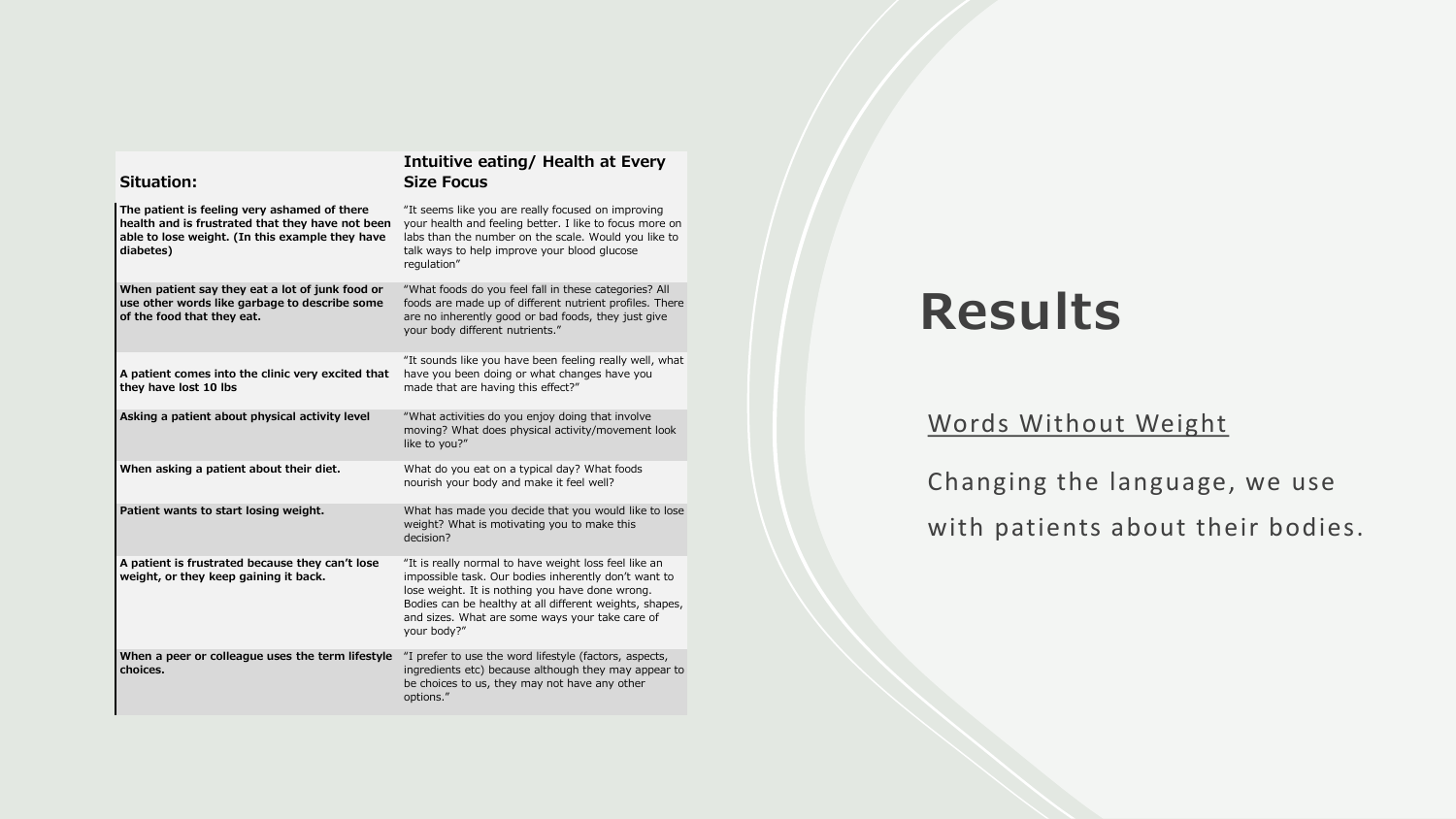## **Evaluation of Effectiveness and Limitations**

Evaluation of effectiveness: Survey providers who begin implanting these dialogues and how it effects their patient outcomes.

Limitations: I have taken my interpretation of the Health at Every Size model and the intuitive eating model to create sample responses of how we can respond to patients in a way that supports health and body positivity. The sample responses I have created have not been studied but are my implementation of the literature that exists. More research needs to be done into how patient interpret the statements.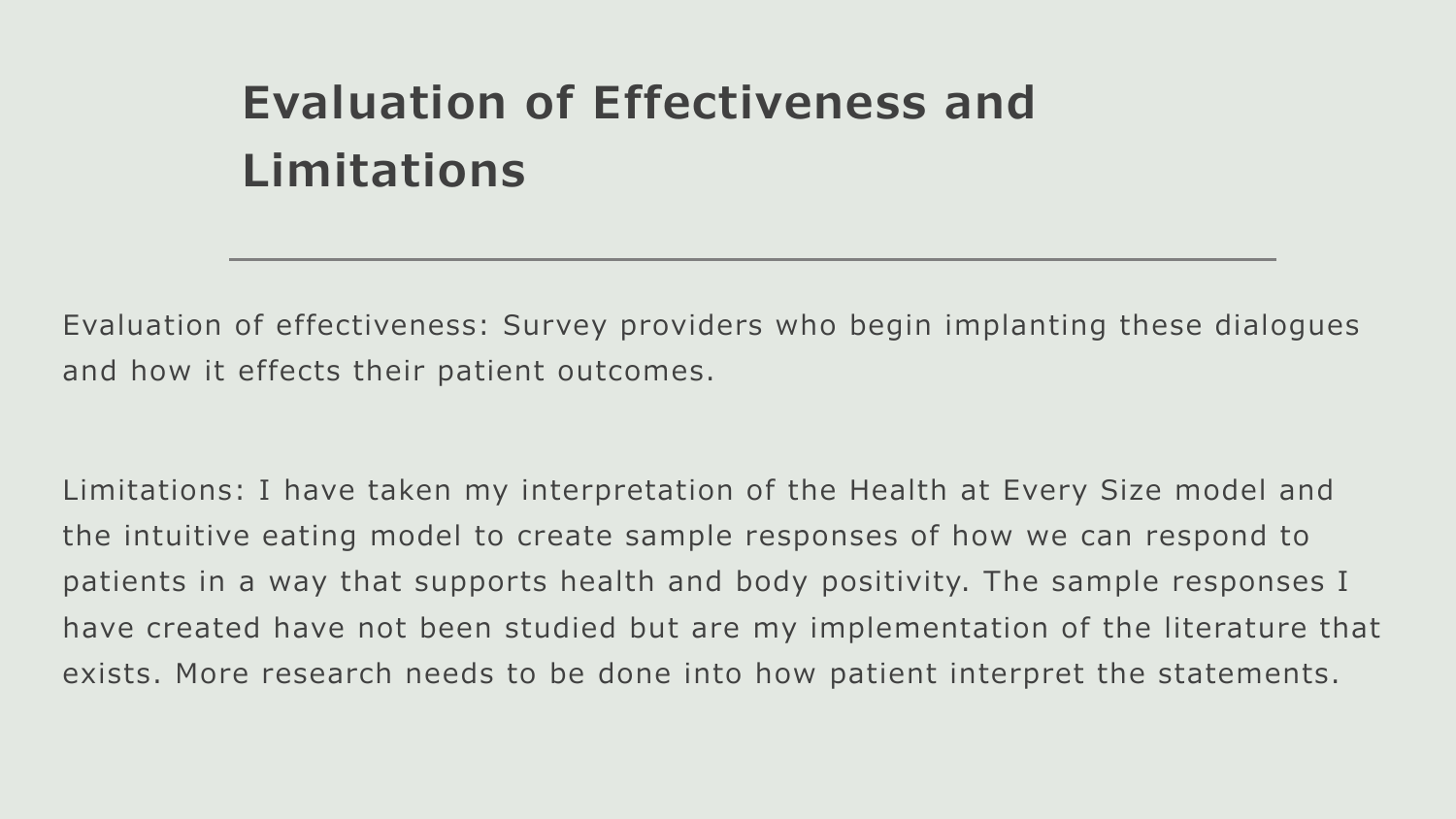#### **Recommendation for future projects:**

- Survey patients on there perspective of weight loss counseling vs health at any size counseling.
- Create a patient in formation handout that focuses on health through the intuitive eating and Healthy at Any Size paradigm.
- Create a survey to assess weight stigma within the medical provider community and provide resources to address this issue .
- Find evidence-based research to support how to respond to patients in a way that supports body positivity.